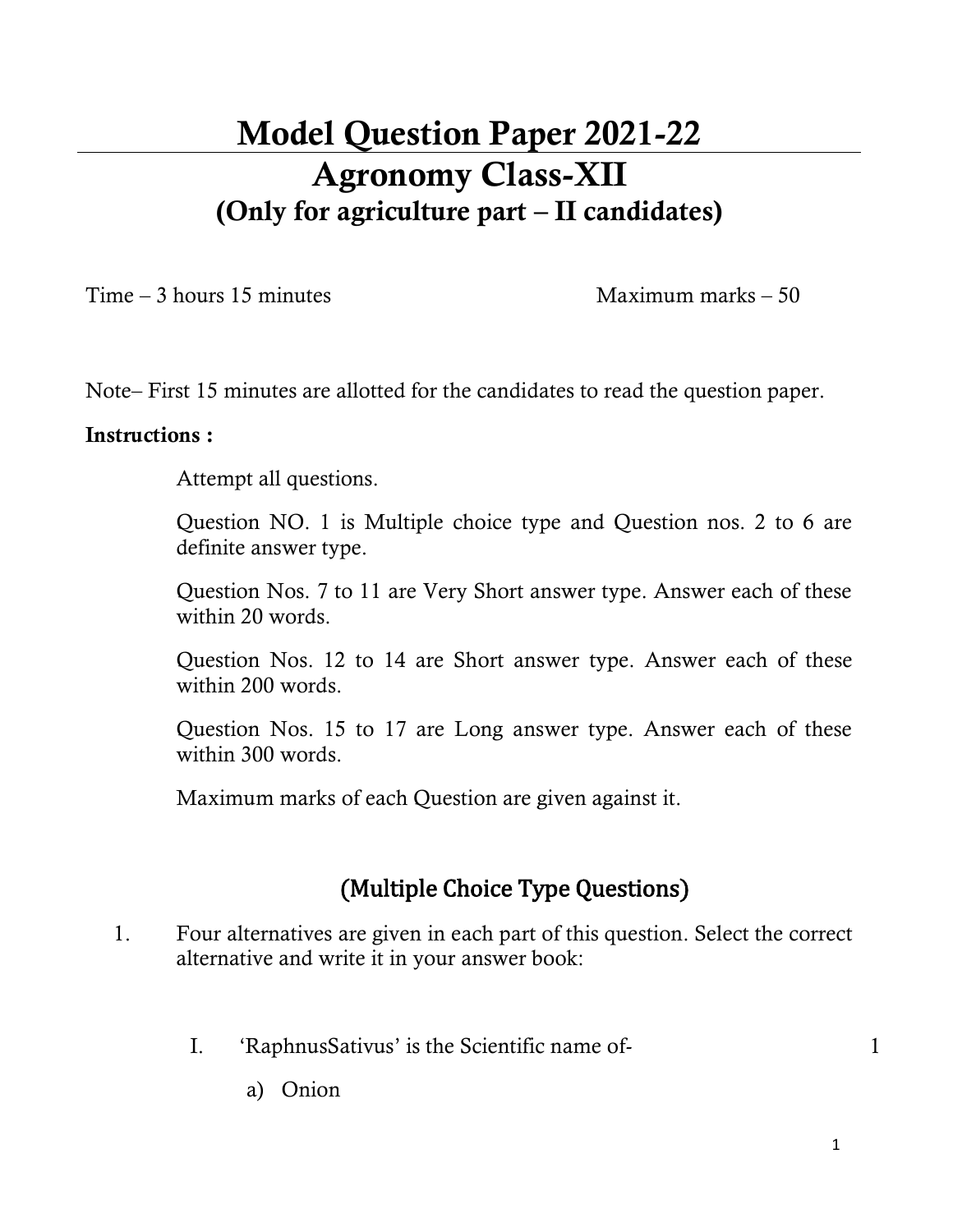- b) Bottle guard
- c) Radish
- d) Bitter guard

#### II. Indian Vegetable Research Institute is situated in- 1

- a) Uttar Pradesh
- b) Bihar
- c) Punjab
- d) Madhya Pradesh

#### III. Origin place of Brinjal - 1

- a) Afghanistan
- b) India
- c) China
- d) Africa
- IV. 'Amrapali' is species of 1
	- a) Banana
	- b) Papaya
	- c) Mango
	- d) Apple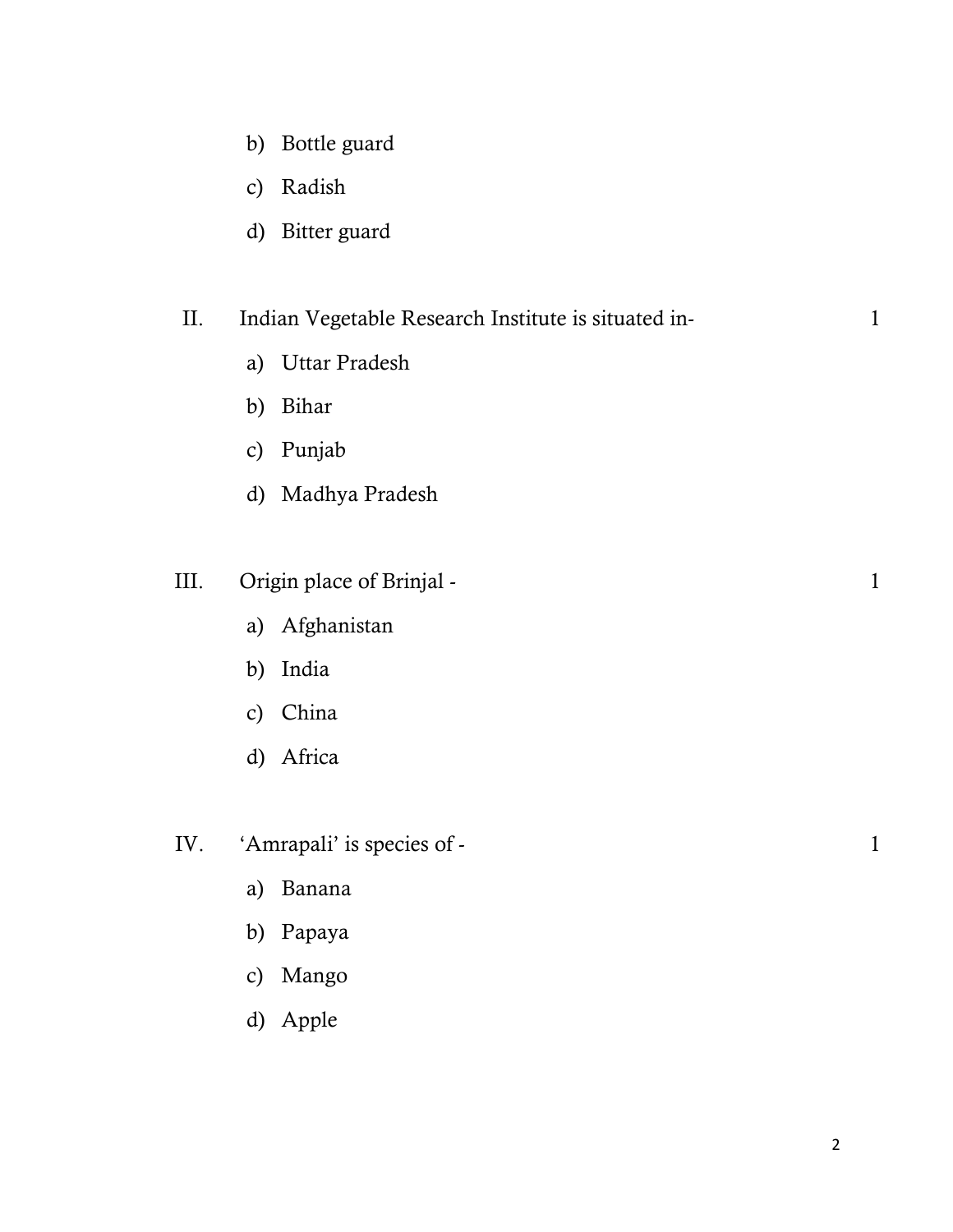- V. The Commonly used formula for 'V'-Notch is 1
	- a)  $Q = 0.0138 h^2 \sqrt{h}$
	- b)  $Q = 0.138 h^2 \sqrt{h}$
	- c)  $Q = 0.138 h$
	- d) None of these

### **(Definite Answer Type Questions)**

| 2. | Write the name of fruit containing Vitamin C.             |   |
|----|-----------------------------------------------------------|---|
|    | 3. Write the name of family of Roses.                     |   |
|    | 4. Write the name of two Cole Crops.                      |   |
| 5. | Write the name of two improved varieties of bottle gourd. | 1 |
|    | 6. What is Alternate function?                            |   |

#### **(Very Short Answer Type Questions)**

| 7.  | Write the definition of flood.                                                 |               |
|-----|--------------------------------------------------------------------------------|---------------|
| 8.  | Write the name and Quantity of a Chemical used in treatment tomato 2<br>seeds. |               |
| 9.  | What is water drainage?                                                        | 2             |
| 10. | What is a Hail fall?                                                           | $\mathcal{L}$ |
| 11. | Give the definition of earthquake.                                             |               |

## **(Short Answer Type Questions)**

12. Write the main Symptoms and measures for prevention of common 4

3